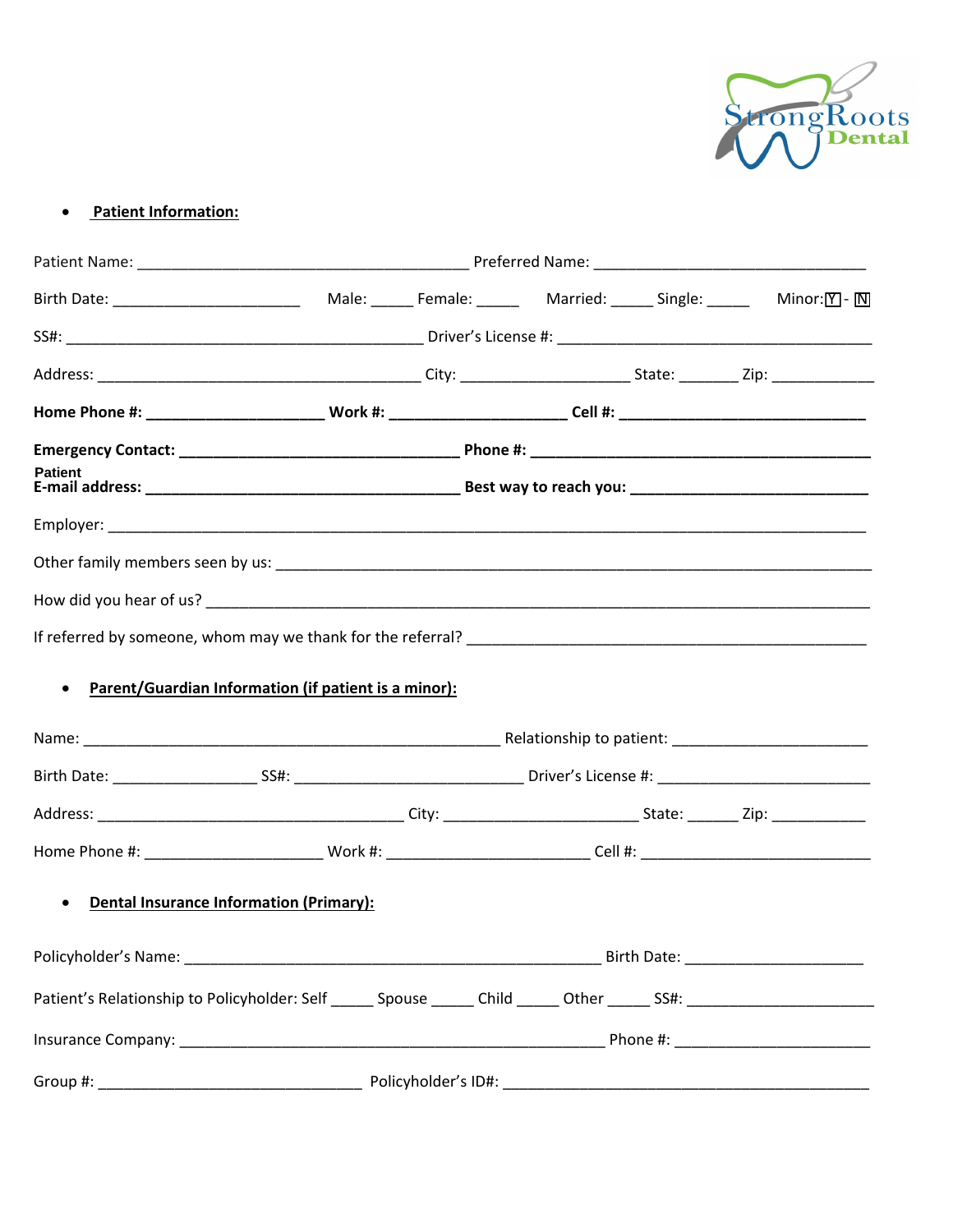

### **Consent for Services:**

As a condition of treatment by this office, **all financial arrangements must be made in advance**. The practice depends upon collection from patients for the costs incurred for their care. An estimate of financial responsibility on the part of each patient will be determined before treatment. All emergency dental services, or any dental services performed without previous arrangements, must be paid for at the time of service. Any treatment recommendations are made based on what is best for you, our patient; treatment is not recommended based on what will or will not be covered by your insurance. As a courtesy, we will bill your dental insurance for services rendered. We will do our best to give you an accurate estimation for what will be paid by your dental insurance, but we cannot guarantee what they will pay. It is our office policy to collect patient's estimated portion at the time of service. In consideration for the professional services rendered to me by this practice, I agree to pay the charges for the services at the time of treatment.

|            | have read and understand the above conditions of treatment and payment; I agree and give my consent for |
|------------|---------------------------------------------------------------------------------------------------------|
| treatment. |                                                                                                         |
|            |                                                                                                         |

Signature: X Date: X Date: X Date: X Date: X Date: X Date: X Date: X Date: X Date: X Date: X Date: X Date: X Date: X Date: X Date: X Date: X Date: X Date: X Date: X Date: X Date: X Date: X Date: X Date: X Date: X Date: X D

Missed appointments/Short notice cancellations

Without 48 hours advance notice, there will be a fee of \$75 for any missed appointment. The missed appointment fee must be paid prior to future office visits.

(please initial). This clause would apply to patients that repeatedly occur into this offense.

| Signature: ⊿ |  |
|--------------|--|
|              |  |

#### **NOTICE OF PRIVACY PRACTICES**

THIS NOTICE DESCRIBES HOW HEALTH INFORMATION ABOUT YOU MAY BE USED AND DISCLOSED AND HOW YOU CAN GET ACCESS TO THIS INFORMATION. PLEASE REVIEW IT CAREFULLY. THE PRIVACY OF YOUR HEALTH INFORMATION IS IMPORTANT TO US.

#### **OUR LEGAL DUTY:**

We are required by applicable federal and state law to maintain the privacy of your health information. We are also required to give you this Notice about our privacy practices, our legal duties, and your rights concerning your health information. We must follow the privacy practices that are described in this Notice while it is in effect. This Notice takes effect April 14, 2012, and will remain in effect until we replace it. We reserve the right to change our privacy practices and the terms of this Notice at any time, provided such changes are permitted by applicable law. We will change this Notice and make the new Notice available upon request. You may request a copy of our Notice at any time. You may contact us to request more information about our privacy practices.

#### USES AND DISCLOSURES OF HEALTH INFORMATION:

We use and disclose health information about you for treatment, payment, and healthcare operations. We may use or disclose your health information to a physician or other healthcare provider providing treatment to you. We may use or disclose your health information to obtain payment for services we provide you. We may use and disclose your health information with our healthcare operations. Healthcare operations include quality assessment and improvement activities, reviewing the competence or qualifications certification, licensing or credentialing activities.

Signature: X

#### **HIPAA COMPLIANCE:**

In compliance with the Federal HIPAA policy we are requesting your permission to send out appointment reminders via postcards to the address on file. These postcards will have your name, address, time, and date of the appointment viewable by the post office. I give Strong Roots Dental permission to send appointment reminders via postcards.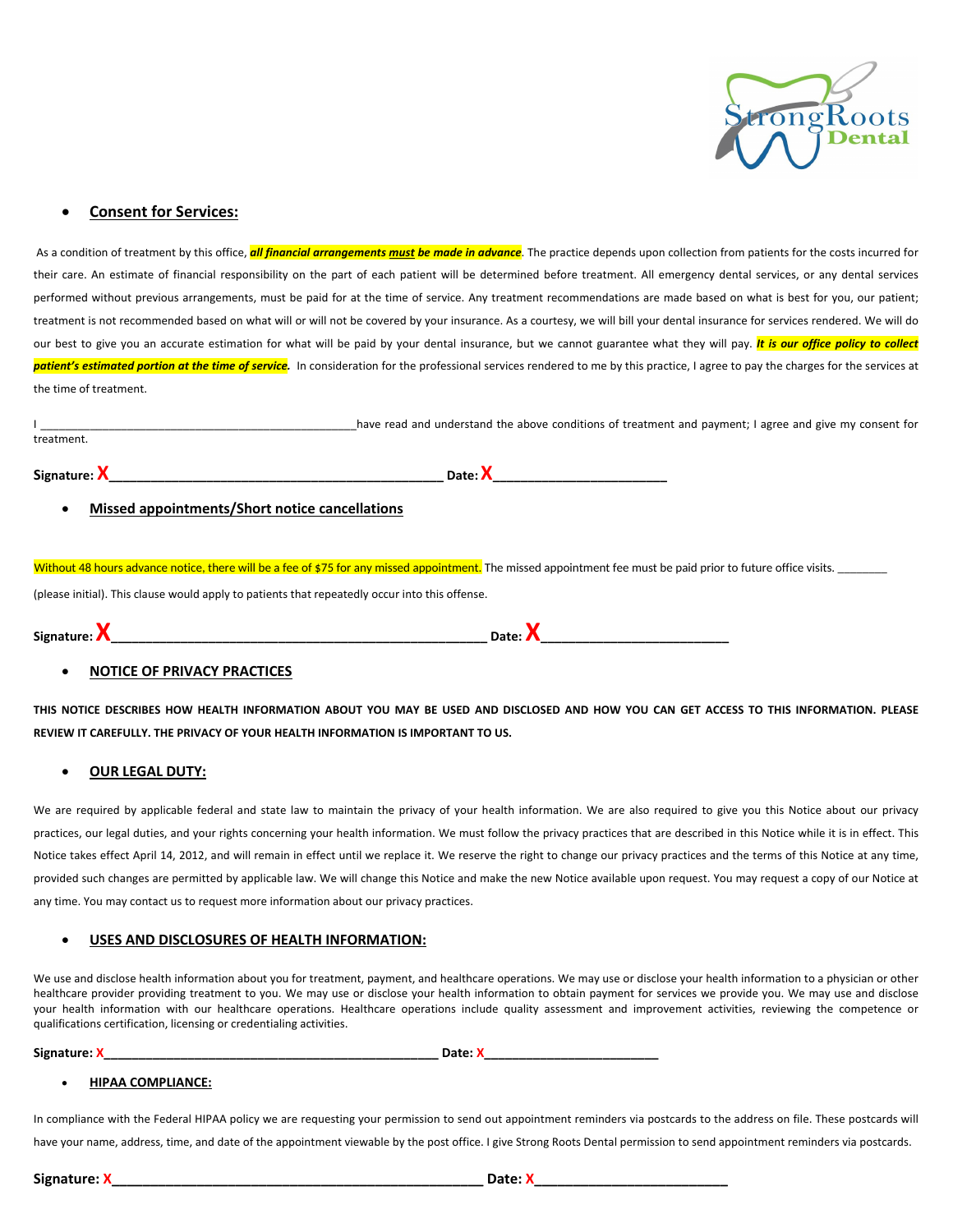

# • Dental History:

| Are you currently in pain? $\Box$ - $\Box$ Do your gums bleed? $\Box$ - $\Box$ Do you like your smile? $\Box$ - $\Box$                                                                                                               |  |  |  |  |  |  |
|--------------------------------------------------------------------------------------------------------------------------------------------------------------------------------------------------------------------------------------|--|--|--|--|--|--|
|                                                                                                                                                                                                                                      |  |  |  |  |  |  |
| How many times a day do you brush? _________ Have you ever had problems with previous dental treatment? $\boxed{\text{Y}}$ - $\boxed{\text{N}}$                                                                                      |  |  |  |  |  |  |
|                                                                                                                                                                                                                                      |  |  |  |  |  |  |
| Do you now have or have you ever experienced pain/discomfort in your jaw (TMJ)? $\boxed{\text{Y}}$ - $\boxed{\text{N}}$                                                                                                              |  |  |  |  |  |  |
|                                                                                                                                                                                                                                      |  |  |  |  |  |  |
|                                                                                                                                                                                                                                      |  |  |  |  |  |  |
| <b>Medical History:</b><br>$\bullet$                                                                                                                                                                                                 |  |  |  |  |  |  |
|                                                                                                                                                                                                                                      |  |  |  |  |  |  |
| <b>WOMEN:</b> Are you or could you be pregnant? $\mathbb{Y}$ - $\mathbb{N}$ Are you nursing? $\mathbb{Y}$ - $\mathbb{N}$                                                                                                             |  |  |  |  |  |  |
| Are you currently being treated for or have you ever been treated for any of the following? Please circle all that apply:                                                                                                            |  |  |  |  |  |  |
| $\Box$ Epilepsy/Seizures<br>$\Box$ Asthma<br>□ Low Blood Pressure □ Heart Murmur<br>□Rheumatic Fever<br>$\Box$ Hepatitis                                                                                                             |  |  |  |  |  |  |
| $\Box$ Thyroid problems<br>□ Psychiatric Care<br>$\Box$ Glaucoma<br>□ High Blood Pressure □ Sinus Problems Mitral<br>$\Box$ HIV/AIDS                                                                                                 |  |  |  |  |  |  |
| $\Box$ Implant/Transplant $\Box$ Arthritis<br>$\Box$ Pacemaker $\Box$ Blood Transfusion<br>□ Valve Prolapse<br>□ Heart Surgery                                                                                                       |  |  |  |  |  |  |
| □ Tuberculosis □ Drug/Alcohol Abuse<br>□Heart Attack/Stroke □ Cancer/Chemo<br>$\Box$ Autism                                                                                                                                          |  |  |  |  |  |  |
| □ Artificial Valve/Joint □ Kidney Problems<br>$\Box$ Diabetes<br>$\Box$ Headaches $\Box$ Excessive Bleeding                                                                                                                          |  |  |  |  |  |  |
| Please list any medical condition not listed above: example a state of the state of the state of the state of                                                                                                                        |  |  |  |  |  |  |
| <b>Allergies:</b><br>$\bullet$                                                                                                                                                                                                       |  |  |  |  |  |  |
| Are you allergic to any of the following? PLEASE CIRCLE YES or NO FOR EACH ONE.                                                                                                                                                      |  |  |  |  |  |  |
| Penicillin $[\nabla]$ - $[\nabla]$<br>Aspirin $\boxed{\mathbf{Y}}$ - $\boxed{\mathbf{N}}$<br>Tylenol $[Y]$ - $[N]$<br>Latex<br>$\mathbf{M}$ - $\mathbf{M}$<br>Erythromycin $\boxed{Y}$ - $\boxed{N}$                                 |  |  |  |  |  |  |
| Codeine $\boxed{\mathbb{Y}}$ - $\boxed{\mathbb{N}}$ Ibuprofen $\boxed{\mathbb{Y}}$ - $\boxed{\mathbb{N}}$ Tetracycline<br>$[Y]$ - $[N]$ .<br>$\mathbf Y$<br>$\overline{N}$ Dental Anesthetics $\overline{Y}$ $\overline{N}$<br>Sulfa |  |  |  |  |  |  |
|                                                                                                                                                                                                                                      |  |  |  |  |  |  |
|                                                                                                                                                                                                                                      |  |  |  |  |  |  |
|                                                                                                                                                                                                                                      |  |  |  |  |  |  |
|                                                                                                                                                                                                                                      |  |  |  |  |  |  |
| understand that the information that I have given today is correct to the best of                                                                                                                                                    |  |  |  |  |  |  |
| my knowledge. I also understand that this information will be held in the strictest confidence, and that it is my responsibility to<br>inform this office of any changes in my medical status.                                       |  |  |  |  |  |  |
|                                                                                                                                                                                                                                      |  |  |  |  |  |  |
|                                                                                                                                                                                                                                      |  |  |  |  |  |  |
|                                                                                                                                                                                                                                      |  |  |  |  |  |  |
| <u> 2000 - Andrea Andrew Maria (h. 1878).</u><br>1900 - Andrew Maria (h. 1880).<br>Date: X                                                                                                                                           |  |  |  |  |  |  |